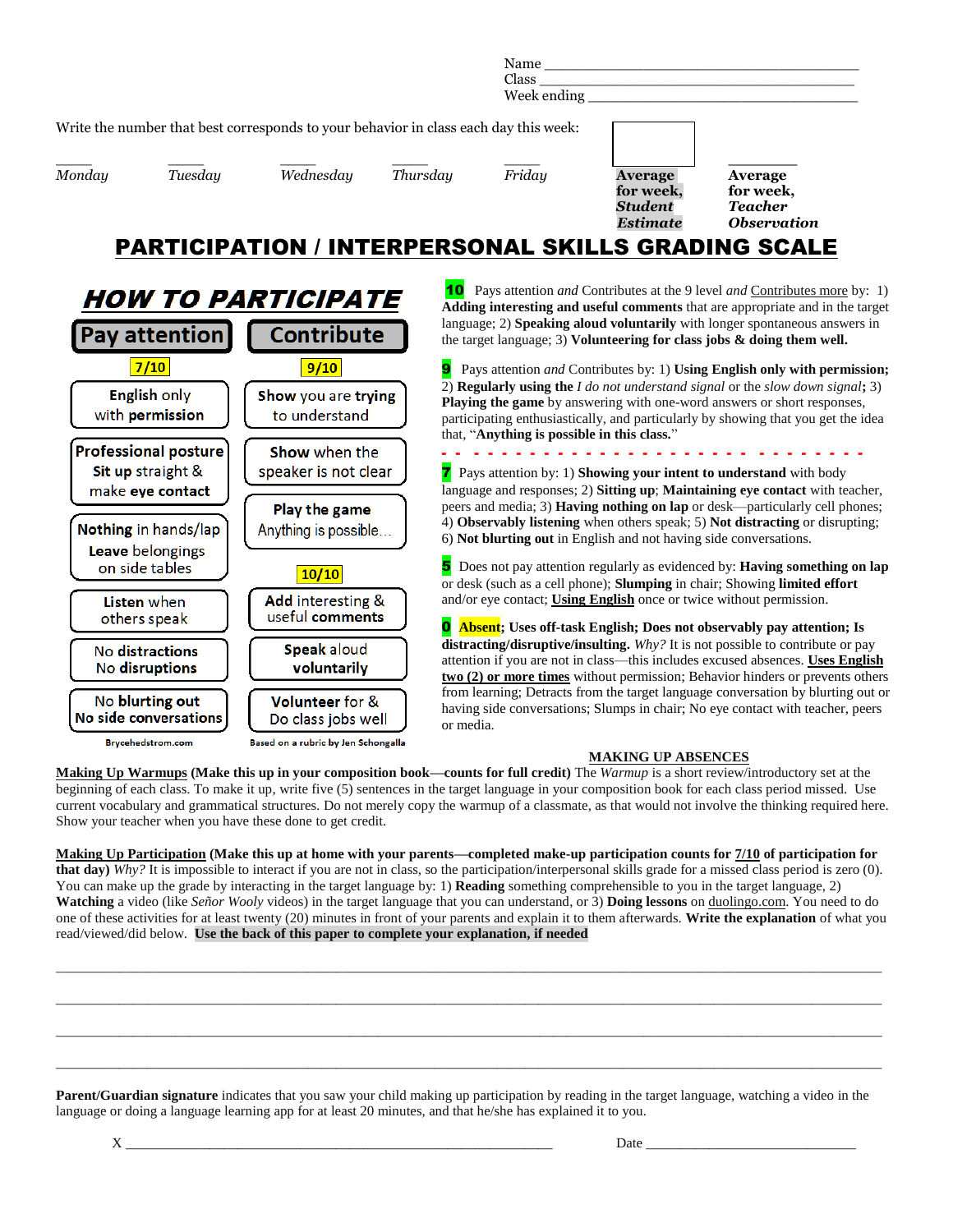# CLASSROOM RULES

#### 1. **Do not distract or disrupt the learning**.

- 2. **No food or drinks.** Water is OK. Planned foods and drinks for culture days or for kindergarten reading are OK.
- 3. **No electronics unless directed.** No cell phones, iPads or other devices unless directed as part of a class activity.
- 4. **Follow all other school rules.** (Do we really have to write this one?)

# CLASSROOM PROCEDURES

Procedures are ways of doing routine activities that help the classroom to run more smoothly so that we can focus on learning. Procedures are not exactly rules, but repeated disregard of procedures can result in disciplinary action because that will affect learning in the classroom. There are several specific ways we do things in this class and you will learn them during the first weeks of school. *You will be tested on the procedures* and we will review them from time to time if we seem to have forgotten them. Here are a few key classroom procedures:

**Before Class Officially Starts:** Be in your seat and ready to work before the bell rings—usually this means having your composition book open and a pencil or pen in hand. On reading days, have the book you selected open and be ready to read. On days with a *Repasito* (warm-up activity), which are most days, have your composition book open, a pen or pencil ready and begin working on the *Repasito.*

#### At The Beginning of Class: You are considered tardy if you are not **in your seat by the time the late bell stops ringing**.

Any time you arrive late to class, seat yourself quickly and quietly, say "**Lo siento**" (I'm sorry)—not because it is a terrible thing, but because you have disrupted the class a bit and have dishonored your own learning time. You are responsible for making up any activity that you missed, as well as for copying any notes from your Study Buddy (see *Study Buddies* on next page).

### During Class:

- When the tardy bell rings, begin work quietly on the daily warm-up activity, the *"Repasito" (Little Review).*
- Raise your hand if you have a question.
- When I raise my hand and say **Clase**, all students are to be quiet.
- Use the stop or **;No entiendo!** (I don't understand!) gesture (fist to hand) when you don't understand what Is said.
- Use the **¡Más despacio, por favor!** (Slow down, please!) gesture (palm motions downward) when someone talks too fast.

At The End of Class: Class is not over until the teacher dismisses you. Until that time, please stay in your seat and work. Do not put you materials away early, line up at the door or walk around the room. Before you leave, please make sure that you pick up any trash in the area around your seat and the desks are lined up. You will be reminded of this often. Here is the procedure for dismissing the class:

| • The teacher graciously says:            | :Clase!                 | Class!                     |
|-------------------------------------------|-------------------------|----------------------------|
| • The class responds with a hearty:       | ¿Sí, señor?             | Yes. $sir?$                |
| • The teacher will then respectfully say: | Gracias por aprender.   | Thank you for learning.    |
| • The class will thankfully say:          | Gracias por enseñarnos. | Thank you for teaching us. |
| • The teacher will then kindly say:       | Chao.                   | Good bye.                  |

**Speaking:** This is a language class and we will work on speaking in the target language in class most of the time—90% is the national standard—that means that the teachers should be speaking in the language most of the time and so should the students. Here is how we manage questions: If the teacher asks in Spanish students must answer in Spanish.

If the teacher asks in English, students can answer in English or Spanish.

**P.A.T. (Preferred Activity Time):** Most of the time in this class a well-trained and highly educated professional (your teacher) will be guiding the class through the learning experiences, but some of the time the instructional choices will be turned over the students and they will be given a certain amount of leeway in deciding the activities of the day. PAT is NOT free time—we are still acquiring language, but students have more control over the tone and focus of class activities. The amount of PAT time is determined by the class behavior during the week. Minutes of PAT time are earned by the behavior of the entire class. Here is how the PAT points (minutes) are earned:

| At the beginning of class:                                               |      |
|--------------------------------------------------------------------------|------|
| • No one is tardy (all in seats by the time the late bell stops ringing) | $=1$ |
| • All have materials and composition books are open at the bell          | $=1$ |
| • All are quiet during the "Repasito" (opening) activity                 | $=1$ |
| During the class:                                                        |      |